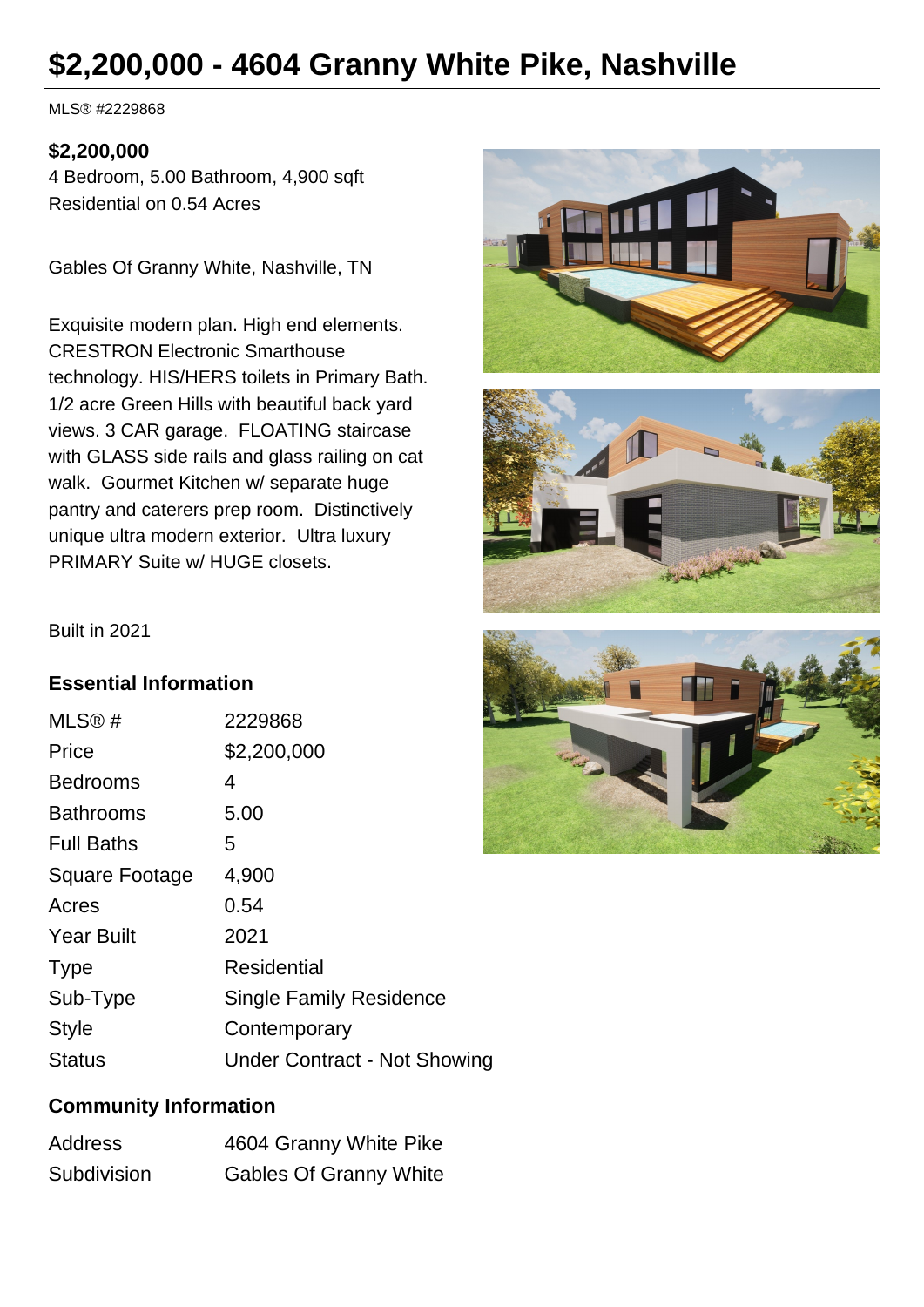| City         | <b>Nashville</b>    |
|--------------|---------------------|
| County       | Davidson County, TN |
| <b>State</b> | TN                  |
| Zip Code     | 37220               |

## **Amenities**

| <b>Parking Spaces</b> | 3                      |
|-----------------------|------------------------|
| # of Garages          | 3                      |
| Garages               | Attached - Side, Paved |

## **Interior**

| <b>Interior Features</b> | Smart Thermostat, Walk-In Closet(s)                    |
|--------------------------|--------------------------------------------------------|
| Appliances               | Dishwasher, Disposal, Freezer, Microwave, Refrigerator |
| Heating                  | <b>Natural Gas, Central</b>                            |
| Cooling                  | Electric, Central Air                                  |
| Fireplace                | Yes                                                    |
| # of Fireplaces          | 1                                                      |
| # of Stories             | $\overline{2}$                                         |

## **Exterior**

|                 | Exterior Features Garage Door Opener |
|-----------------|--------------------------------------|
| Lot Description | Level                                |
| Roof            | Membrane                             |
| Construction    | <b>Brick, Stucco</b>                 |

# **School Information**

| Elementary | <b>Julia Green Elementary</b>    |
|------------|----------------------------------|
| Middle     | John T. Moore Middle School      |
| High       | <b>Hillwood Comp High School</b> |

#### **Additional Information**

| Date Listed    | February 19th, 2021 |
|----------------|---------------------|
| Days on Market | -86                 |

# **Listing Details**

Listing Office NATIVVIEW



The data relating to real estate for sale on this web site comes in part from the Internet Data Exchange Program of RealTracs Solutions. Real estate listings held by brokerage firms other than Bobby Hite Co are marked with the Internet Data Exchange Program logo or thumbnail logo and detailed information about them includes the name of the listing brokers.